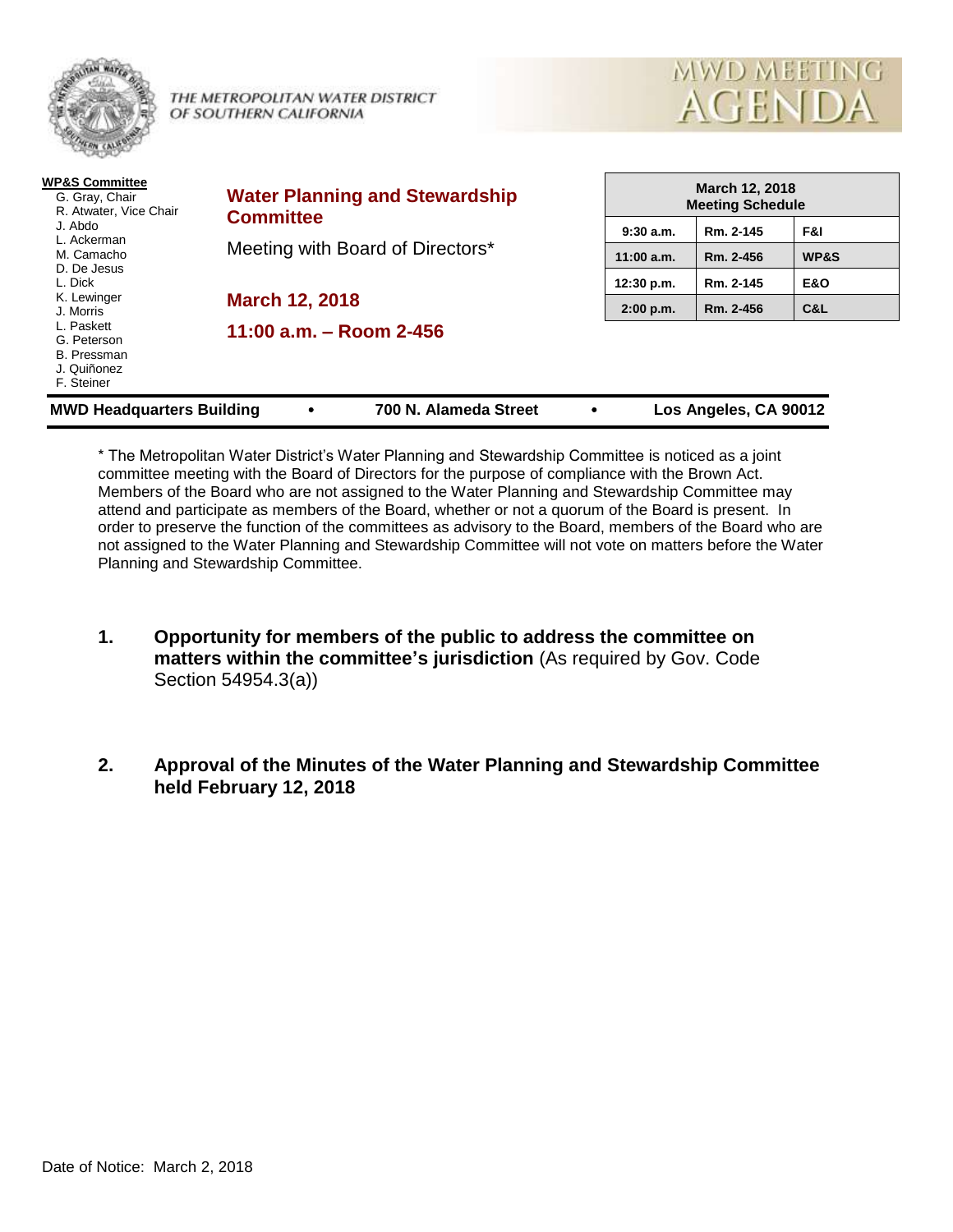Water Planning and Stewardship Committee Agenda Page 2

## **3. CONSENT CALENDAR ITEMS — ACTION**

**7-4** Adopt CEQA determination and authorize: (1) agreement with the State Water Contractors, Inc. to pursue 2018 Sacramento Valley water transfer supplies; and (2) \$5 per acre-foot initial administrative deposit not to exceed \$500,000. (WP&S)

#### **Recommendation:**

**Option 1:**

**Adopt the CEQA determination that the proposed action is not defined as a project and is not subject to CEQA, and** 

- **a. Authorize the General Manager to enter into an agreement with the State Water Contractors, Inc. to pursue 2018 Sacramento Valley water transfer supplies, in a form approved by the General Counsel; and**
- **b. Authorize making a \$5 per acre-foot initial administrative deposit and disbursements from that deposit consistent with the agreement not to exceed \$500,000.**

# **4. OTHER BOARD ITEMS — ACTION**

None

# **5. BOARD INFORMATION ITEMS**

**9-2** Review of potential modifications and additions to Metropolitan's Conservation Program

### **6. COMMITTEE ITEMS**

- **a** Water Surplus and Drought Management Report
- **b.** Proposed future supply action funding program
- **c.** Observation on Cape Town water crisis Day Zero